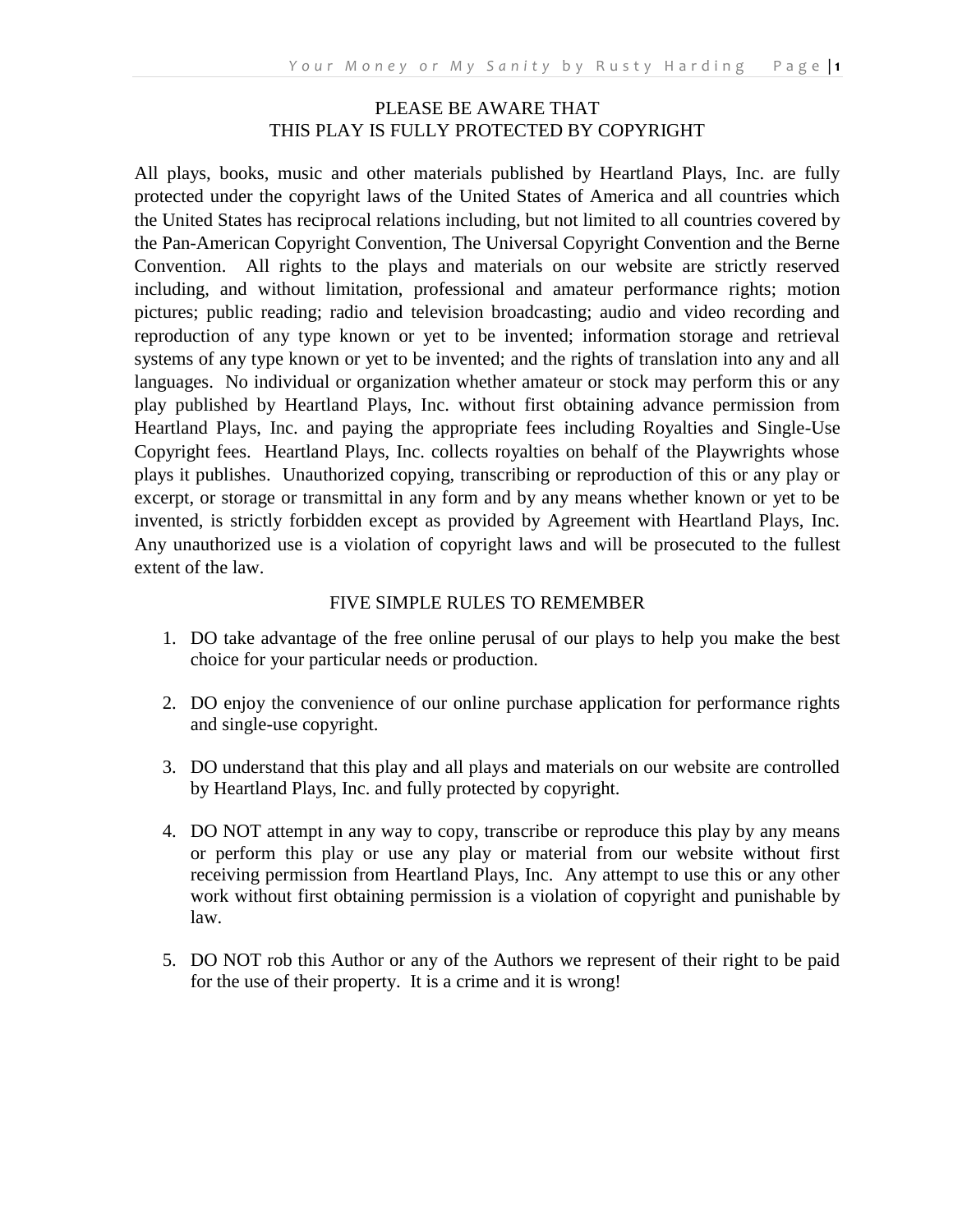**Product Code: A0861-SP**

# Your Money or My Sanity

A 10-Minute Comedy by

# Rusty Harding

**ALL RIGHTS RESERVED REPRODUCTION WITHOUT SPECIFIC WRITTEN PERMISSION PROHIBITED**

> **Performance Rights Available Exclusively through Heartland Plays, Inc. at heartlandplays.com playsnow@heartlandplays.com customer service: 406-431-7680**

> > **Copyright © 2017 Glen R. Harding**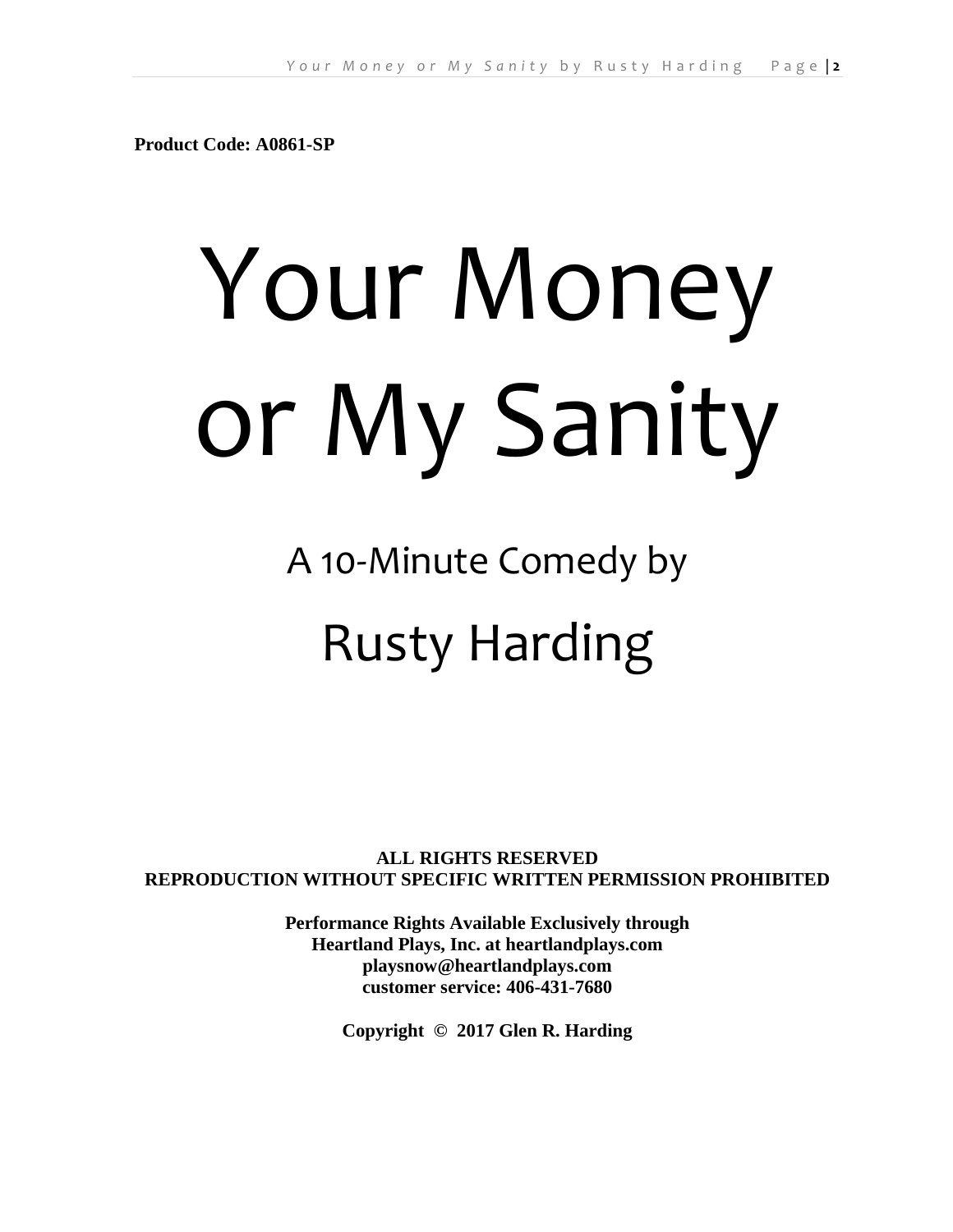# Your Money or My Sanity by Rusty Harding

# **CHARACTERS**:

2M or 1M / 1 Either M or F

MAN: *M, Any age* THIEF: *M/F, Any age*

# **SYNOPSIS:**

*A thief discovers his would-be victim isn't quite the easy target he expected.*

# **SETTING:**

*A deserted city street*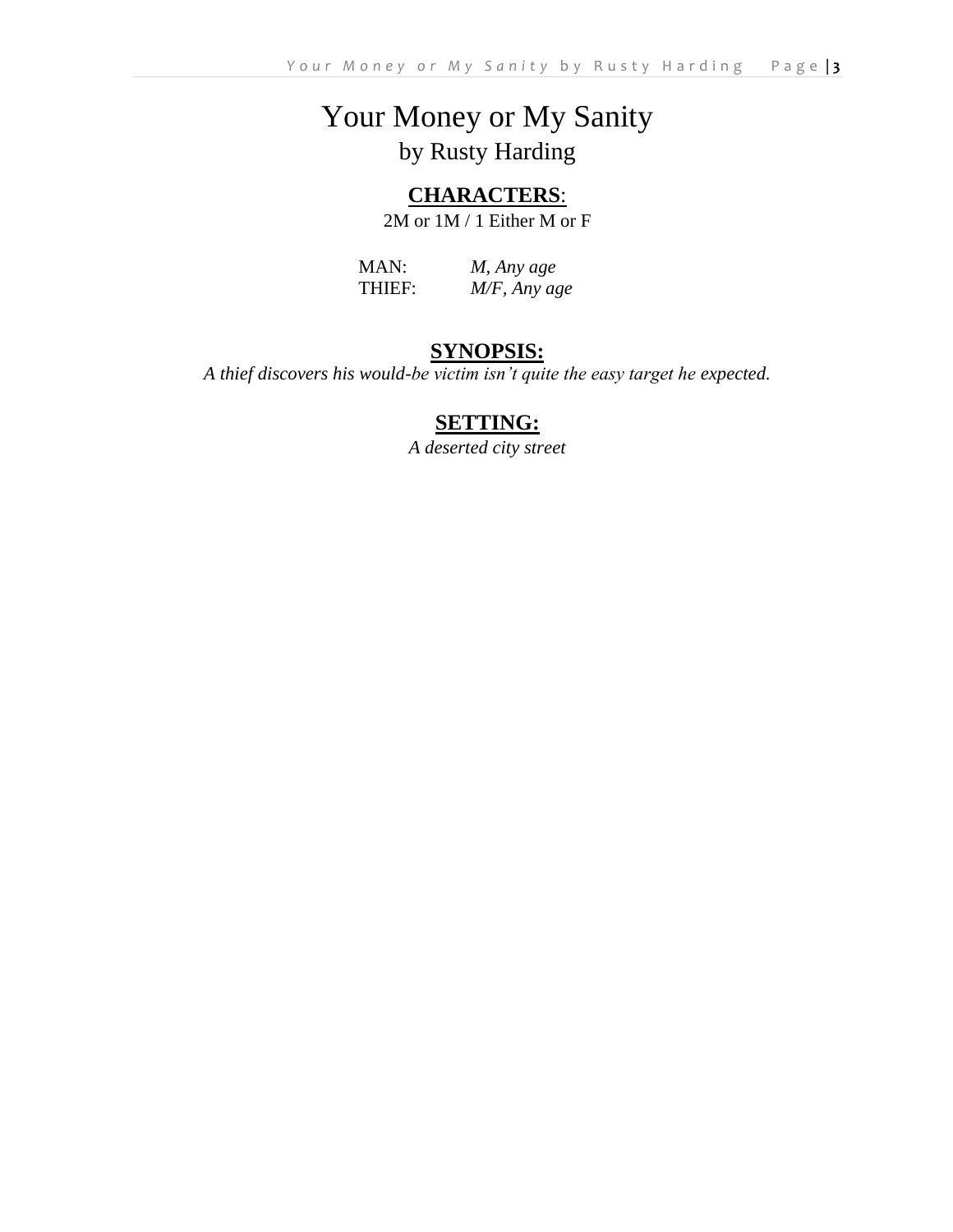## Your Money or Your Sanity by Rusty Harding

| street. A MAN walks along<br>nonchalantly. A THIEF hovers in<br>darkness nearby, suddenly<br>stepping out as the MAN walks |
|----------------------------------------------------------------------------------------------------------------------------|
| by. The THIEF jabs a gun into the                                                                                          |
|                                                                                                                            |

Your money or your life!

Which one?

THIEF

MAN

THIEF

What?

MAN

THIEF

MAN

THIEF

Which one do you want to hear about; my money or my life? Like most people, I'm more partial to one than the other, but it might actually surprise you as to which.

I don't want to *hear* about your money, I want you to give it to me!

Oh, this is a holdup?

Of course it is! What did you think it was?

*(Shrugging)* I don't know. You come up behind me and ask some esoteric question about money and life, so it could be anything. Why didn't you just say "this is a holdup?"

I jabbed a gun in your back!

MAN

Really? I don't know it's a gun. You could have your hand shoved in your pocket and just be pretending.

I'm not pretending.

MAN

Well, I don't know that. Let me see it.

# **THIEF**

**THIEF** 

# MAN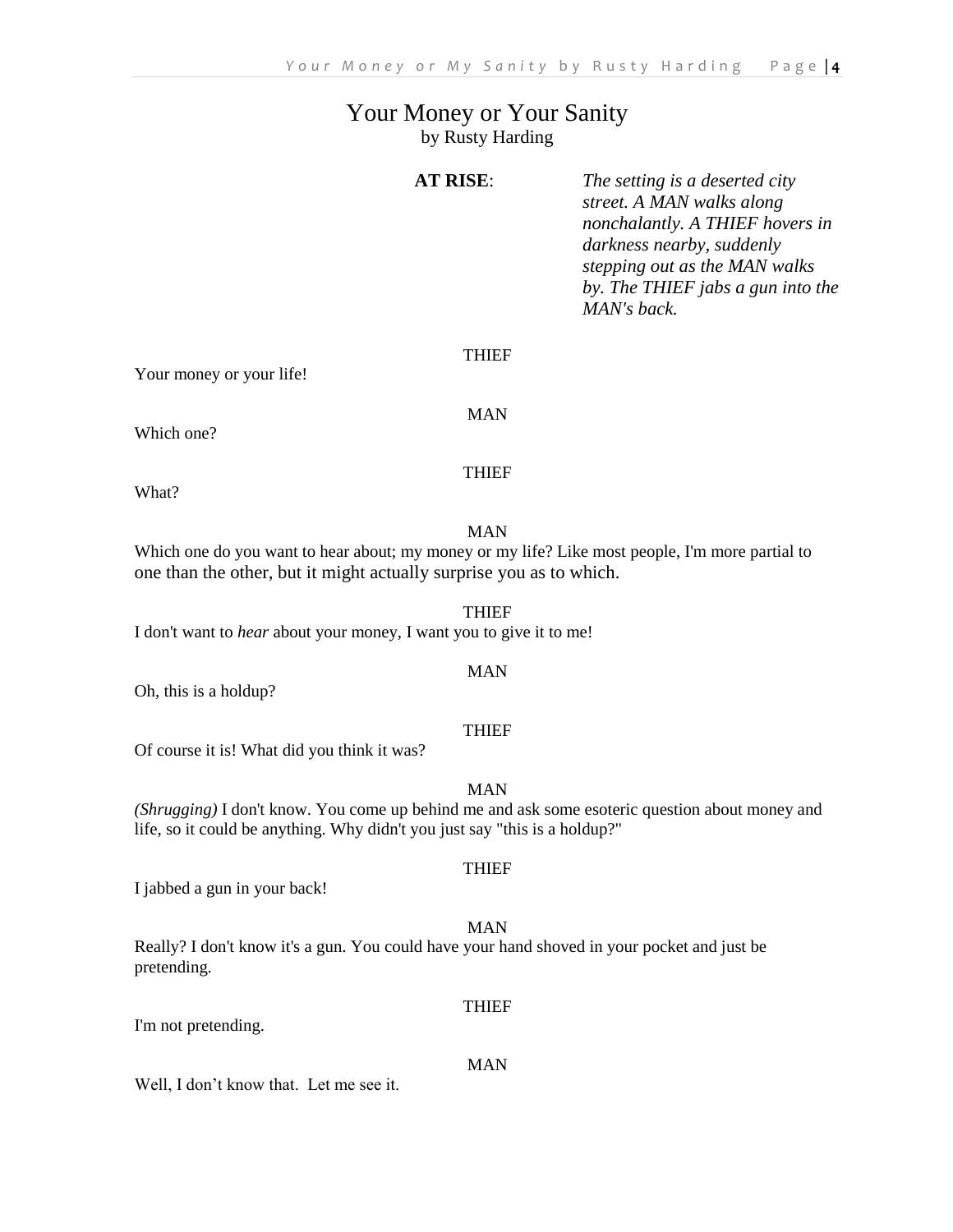#### **THIEF**

#### What?

#### MAN

Let me see the gun. Call me a skeptic, but before I go handing my money over to a complete stranger, I want to make sure it's a genuine robbery. I mean, suppose I give you my wallet and you really don't have a weapon? Wouldn't I look stupid?

#### THIEF

You're gonna look dead if you don't hand over the money!

#### MAN

Nope. Not till I see the gun. Sorry.

**THIEF** 

Oh, for cryin' out loud! *(Holds the gun in front of the man's face)* Here, see?

#### MAN

THIEF

Woah! That's a Walther POS!

A what?

#### MAN

A Walther POS. They only made about 500 of those things. That's a real collector's item! Got to be worth five, maybe ten thousand dollars at least!

THIEF *(Looks down the barrel of the gun)* Ten thousand dollars?

Yeah. *(Starts to laugh)*

#### THIEF

MAN

What's so funny?

#### MAN

It just occurred to me; you're going around robbing people with a gun that's worth more than you'll probably ever take in!

#### THIEF

Maybe so, but I still want your cash. Hand it over.

#### MAN

Jeez, what a hassle. *(A beat)* Hang on.

*The MAN takes out his wallet and starts to pull photographs from inside.*

THIEF

What are you doing?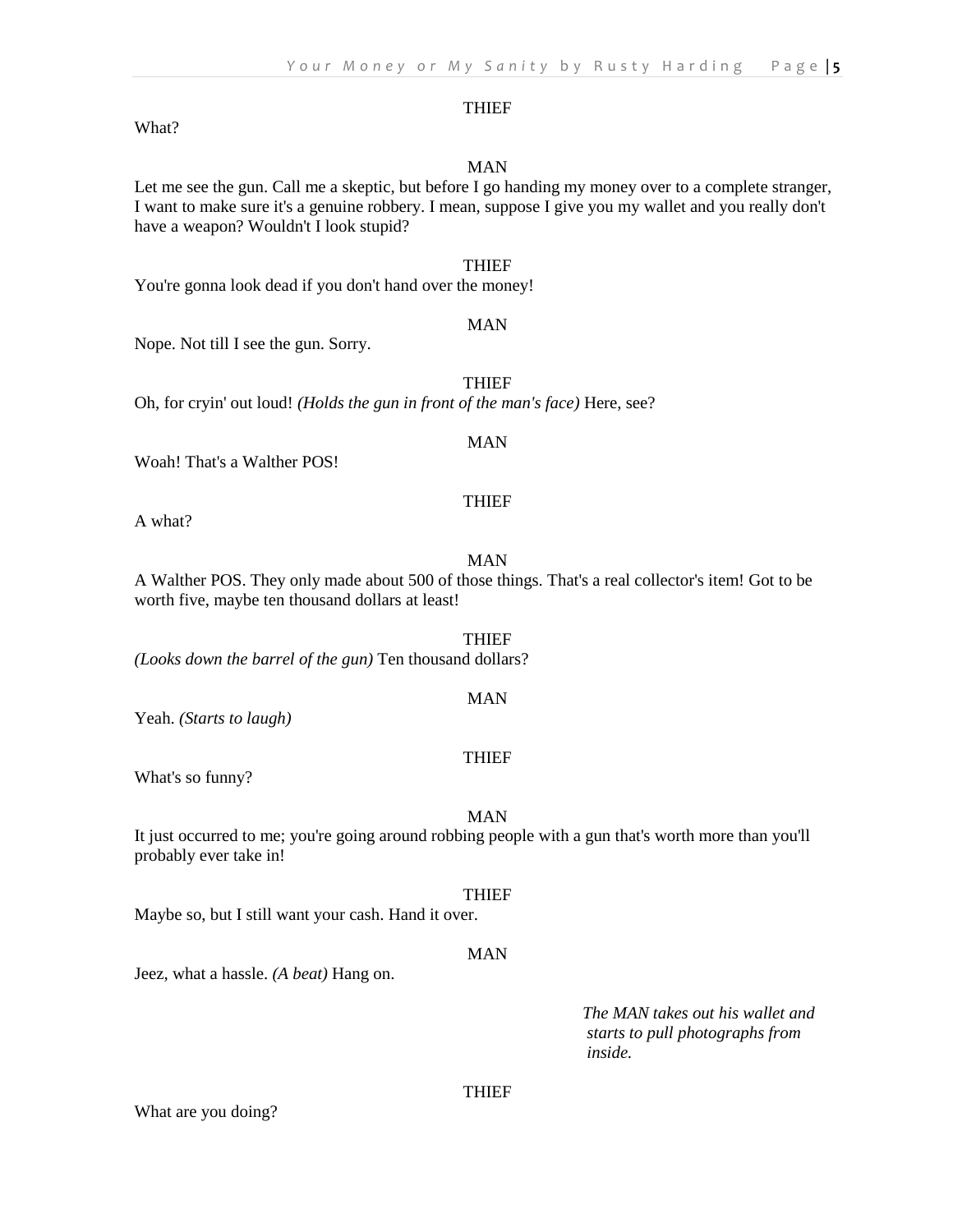|                                                                 | <b>THIEF</b>                                                                                                           |
|-----------------------------------------------------------------|------------------------------------------------------------------------------------------------------------------------|
| Well hurry it up!                                               |                                                                                                                        |
| My wife, see?                                                   | <b>MAN</b><br>Okay, okay, hold your horses. Oh, yeah, definitely got to keep this one. (Holds it up over his shoulder) |
| Yeah, she's pretty.                                             | <b>THIEF</b>                                                                                                           |
| (Holds up 2nd picture) And these are my kids.                   | <b>MAN</b>                                                                                                             |
| Yeah, yeah, real cute. Hurry up!                                | <b>THIEF</b>                                                                                                           |
| one. He's pretty much a jerk.                                   | <b>MAN</b><br>Hmm, this is my brother in law. (Shoves a picture back in the wallet) Tell you what, you can keep this   |
| Just hand over the wallet!                                      | <b>THIEF</b>                                                                                                           |
| You know, you have a very surly attitude.                       | <b>MAN</b>                                                                                                             |
| I'm a thief!                                                    | <b>THIEF</b>                                                                                                           |
| And why is that?                                                | <b>MAN</b>                                                                                                             |
| Huh?                                                            | <b>THIEF</b>                                                                                                           |
| Why did you become a thief? Did you lose your job or something? | <b>MAN</b>                                                                                                             |
| <b>YY 71</b>                                                    | <b>THIEF</b>                                                                                                           |
|                                                                 |                                                                                                                        |

What are you; a social worker?

#### MAN

No, I'm just a concerned citizen who worries about the less fortunate members of society. I like to think that everyone is basically decent, and that it's only circumstances that drive some of us to less than admirable behavior. So, what happened to you?

#### THIEF

Nothing.

#### *Your Money or My Sanity by Rusty Harding* Page | 6

MAN If you don't mind, I'm taking out some personal photographs. They're not worth anything to you.